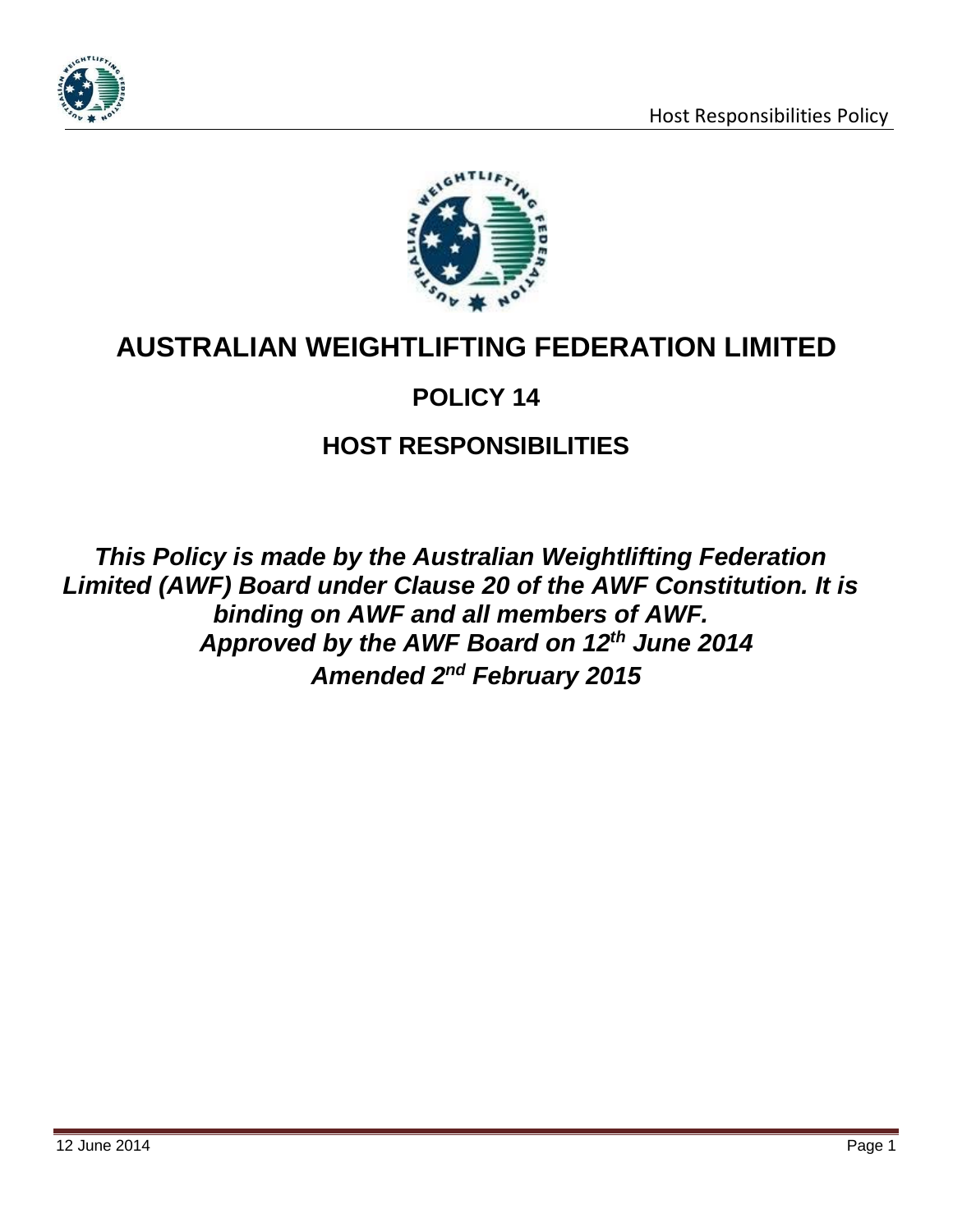

# **HOST RESPONSIBILITIES**

# **2014-2016 AWF National Events**

# **1. OVERVIEW**

This policy outlines the responsibilities of the State Member when hosting national weightlifting competitions for the AWF.

## **2. PROPERTY RIGHTS**

The national events are the exclusive property of the AWF which owns all rights and data relating thereto, in particular and without limitation, all rights relating to their organisation, exploitation, broadcasting, recording, representation, reproduction, access and dissemination in any form and by any means or mechanism whatsoever, whether now existing or developed in the future.

Any AWF logos, mottos, identifications, designations, knowhow, competition management applications are collectively referred to as "AWF properties". All rights to any and all AWF Properties, as well as rights to the use thereof, belong exclusively to the AWF, including but not limited to the use of any profitmaking, commercial or advertising purposes. The AWF may license all or part of its rights to terms and conditions as established by the AWF Executive Board.

# **3. ACCESS TO DATA**

The AWF shall determine the conditions of access to and the conditions of any use of data relating to national events.

# **4. HOST STATE RESPONSIBILITIES**

#### **4.1Competition Director**

Appoint a Competition Director who will liaise with AWF CEO on all matters concerning the promotion and delivery of the event including communication with local and national sponsors, accommodation information, display of signage, circulation of flyers, contacting media outlets, generating media articles, utilising the AWF web page, facebook and email listings, sending out invitations to identified VIP individuals and organisations, producing programs, posters and T-shirts.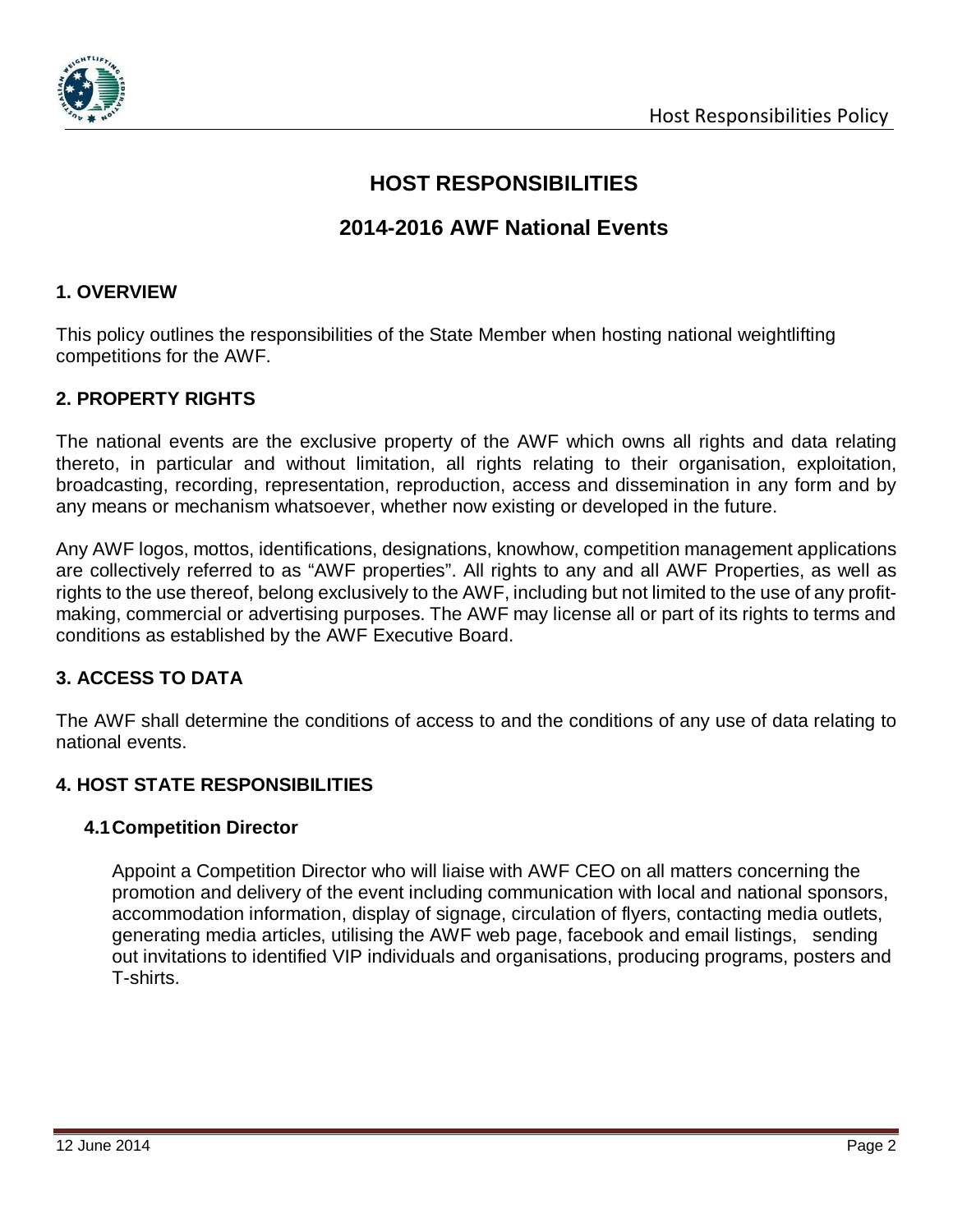

# **4.2Competition Secretary**

Appoint a Competition Secretary who will be at the venue at all times during the delivery of the event, this individual will be the go-to person who can provide quick solutions to any problems that may arise from time to time.

## **4.3Management and Costs**

Manage and cover the costs of the following operational facets of the event including and without limitation:

- 4.3.1. Competition venue
- 4.3.2. Safe field of play<br>4.3.3. Weigh-in and che
- Weigh-in and check weigh-in facilities
- 4.3.4. Athlete rest area
- 4.3.5. Doping control facilities
- 4.3.6. Event administration facilities
- 4.3.7. Medical service facility
- 4.3.8. Volunteer services
	- 4.3.8.1. Including refreshment facilities for all working volunteers and VIP's
- 4.3.9. Access to sauna,
- 4.3.10. Manage delivery (in accordance with EOI) certificates, medals, trophies, prize money, equipment, photographs and t-shirts
- 4.3.11. Photography

# **4.4 Signage**

Erect signage in accordance with AWF requests and return, at cost, to the State Member office where the next national event is taking place once the event has concluded.

#### **4.5 Facilities**

Provide shared office, related facilities and resources for the AWF secretariat for the duration of the event and provide meeting facilities for the AWF Board and sub-committees.

#### **4.6 Officials and Volunteers**

Provide an appropriate number of nationally credentialed technical officials and enough experienced volunteer personnel who have the capacity to take on duties detailed in *Appendix 1*. The host must provide a minimum of 7 local technical officials for each session.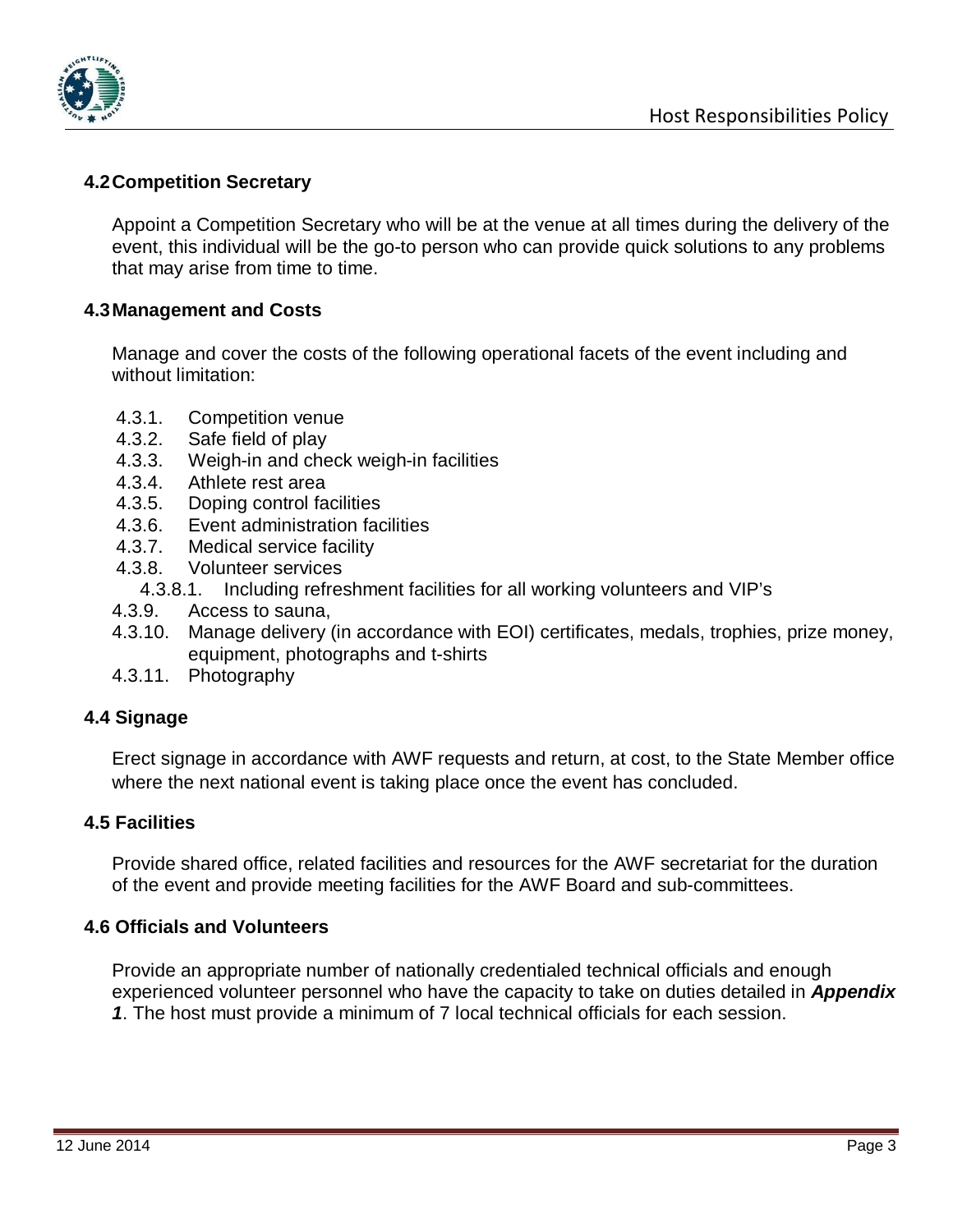

# **4.7 AWF Assets**

Ensure that all assets belonging to or loaned by the AWF are properly secured against theft, vandalism or damage and maintained in accordance with manufacturer's instructions or directives issued by the AWF.

# **4.8 Equipment**

Provide all sporting equipment necessary for the preparation, staging and conduct of the event, which may include hire, freight, storage and installation costs.

A full Eleiko Calibrated Competition Set must be used on the platform, and Eleiko bars for the warm up area.

## **4.9 Data**

Provide data, timing, and results technology as required for the preparation, staging and conduct of the event.

## **4.10 Technology**

Provide sports presentation technology (data projector, sound system, monitors, cabling and computers) as required for the preparation, staging and conduct of the event.

#### **4.11 AWF Branding**

To ensure the quality, consistency and compliance of the branding of AWF events, the AWF will provide the host, at cost, with the event logos that must be displayed on all programs, posters and t-shirts.

#### **4.12 Media**

To ensure there is consistent quality and accessibility of the broadcasting of events, the AWF will provide, at cost, the hardware and personnel to manage and execute the webcast and media requirements of the event.

#### **4.13 Partner Acknowledgements**

The host will liaise with the AWF in the design and content of the competition program to ensure maximal exposure of local and AWF Partners. The AWF will provide a call sheet for competition announcements to acknowledge both local and AWF Partners throughout the duration of the competition.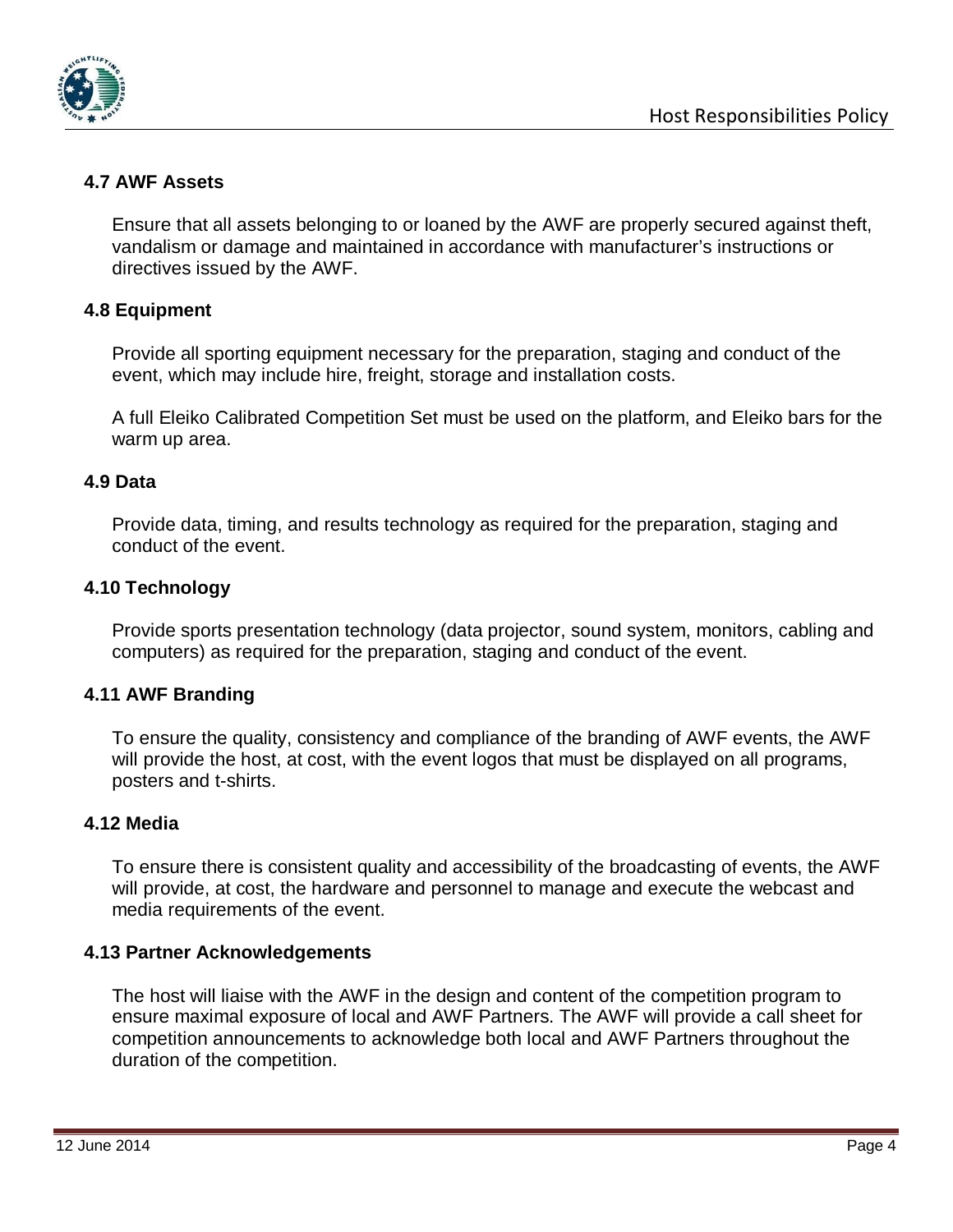

# **4.14 Medical Services**

The host will organise appropriate medical support services for the full duration of the competition. The host will liaise with the AWF Medical Coordinator to source appropriate personnel.

## **4.15 Event Report**

Provide an event report containing an itemised budget within 28 days of the cessation of the event.